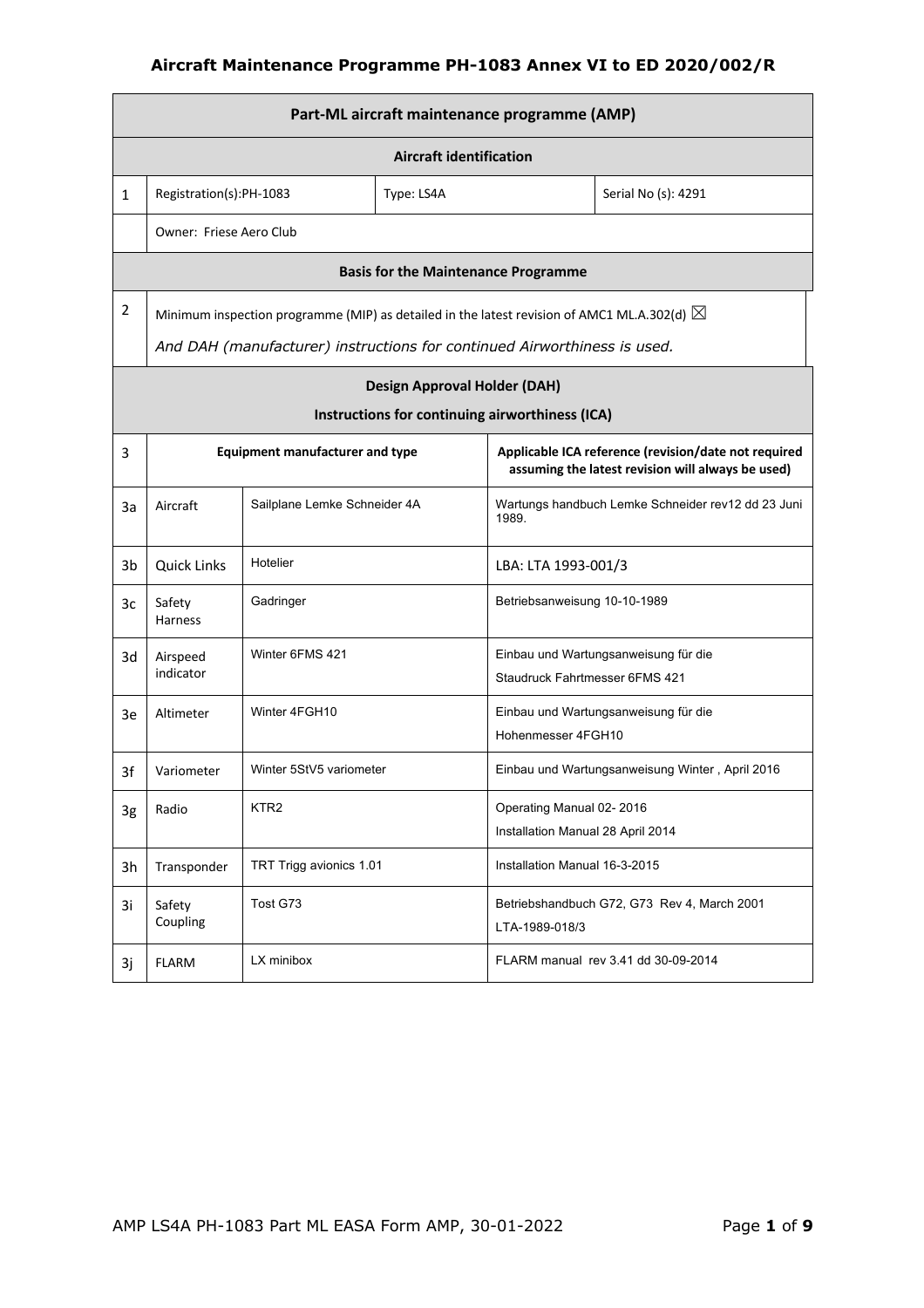|                | Additional maintenance requirements to the DAH' ICA or to the MIP (applicable to all AMPs)                                                                                                                                                            |            |    |  |  |
|----------------|-------------------------------------------------------------------------------------------------------------------------------------------------------------------------------------------------------------------------------------------------------|------------|----|--|--|
|                | Indicate if any of the following additional maintenance requirements are included in the<br>AMP (when replying 'YES', list the specific requirements in Appendix B)                                                                                   | Yes        | No |  |  |
|                | Maintenance due to specific equipment and modifications                                                                                                                                                                                               |            | No |  |  |
| 4              | Maintenance related to repairs                                                                                                                                                                                                                        |            | No |  |  |
|                | Maintenance due to life-limited components (this should be only if the MIP is used. Otherwise,<br>this data is already part of the DAH's data used as a basis for the AMP.)                                                                           | <b>Yes</b> |    |  |  |
|                | Maintenance due to Mandatory Continuing Airworthiness Information (airworthiness<br>limitations (ALIs), certification maintenance requirements (CMRs), specific requirements in the<br>(TCDS), etc.)                                                  | Yes        |    |  |  |
|                | Maintenance recommendations, such as time between overhaul (TBO) intervals, issued<br>through service bulletins, service letters, and other non-mandatory service information                                                                         | Yes        |    |  |  |
|                | Maintenance due to repetitive ADs                                                                                                                                                                                                                     | Yes        |    |  |  |
|                | Maintenance due to specific operational/airspace directives/requirements (altimeter,<br>compass, transponder, etc.)                                                                                                                                   |            | No |  |  |
|                | Maintenance due to the type of operation or to operational approvals                                                                                                                                                                                  |            | No |  |  |
|                | Other                                                                                                                                                                                                                                                 |            | No |  |  |
|                | Maintenance tasks alternative to the DAH's ICA (not less restrictive than the MIP)                                                                                                                                                                    |            |    |  |  |
| 5              | Indicate if there are any maintenance task alternative to the DAH's ICA (when 'YES', list the<br>specific alternative maintenance task in Appendix C)                                                                                                 |            | No |  |  |
|                | Pilot-owner maintenance (only for sailplanes not operated under Subpart-DEC)<br>Remark: pilot-owner maintenance is not allowed for aircraft operated by a commercial ATO/DTO                                                                          |            |    |  |  |
| 6              | Does the Pilot-owner perform Pilot-owner maintenance (ref. ML.A.803)?<br>If yes, enter the name of the pilot-owner(s) authorised to perform such maintenance:<br>Pilot-owner name: 1990<br>Licence Number: separate list                              | <b>Yes</b> |    |  |  |
|                | Signature:<br>Date: 30-01-2022<br>NOTE: It is possible to refer to a list in the case of jointly owned aircraft.                                                                                                                                      |            |    |  |  |
|                | Approval/declaration of the maintenance programme (select the appropriate option)                                                                                                                                                                     |            |    |  |  |
|                |                                                                                                                                                                                                                                                       |            |    |  |  |
| $\overline{7}$ | $\boxtimes$<br>Declaration by the owner:                                                                                                                                                                                                              |            |    |  |  |
|                | 'I hereby declare that this is the maintenance programme applicable to the aircraft referred to in block 1, and I<br>am fully responsible for its content and, in particular, for any alternative tasks to the DAH's data'<br>Signature/ name: /date: |            |    |  |  |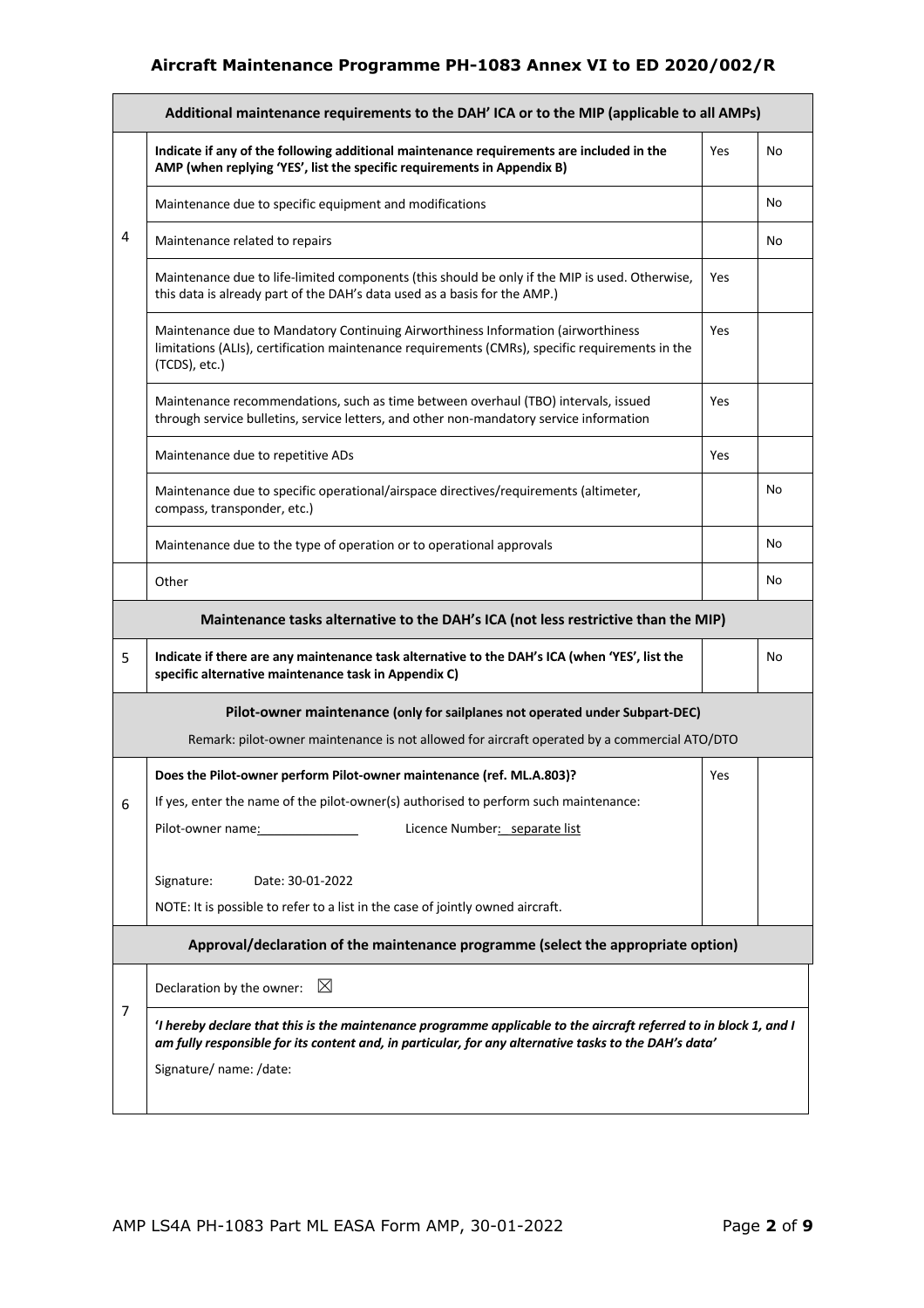|   | <b>Certification statement</b>                                                                                                                                               |                                          |                |                                  |  |  |  |  |
|---|------------------------------------------------------------------------------------------------------------------------------------------------------------------------------|------------------------------------------|----------------|----------------------------------|--|--|--|--|
|   | I will ensure that the aircraft is maintained in accordance with this maintenance programme and that the<br>maintenance programme will be reviewed and updated as required.' |                                          |                |                                  |  |  |  |  |
| 8 | Signed by the person/organisation responsible for the continuing airworthiness of the aircraft according to<br>ML.A.201:                                                     |                                          |                |                                  |  |  |  |  |
|   | Owner/operator: $\boxtimes$                                                                                                                                                  |                                          |                |                                  |  |  |  |  |
|   |                                                                                                                                                                              | Name of owner/operator: Friese Aero Club |                |                                  |  |  |  |  |
|   |                                                                                                                                                                              | Address: Leeuwarden                      |                |                                  |  |  |  |  |
|   | Telephone +                                                                                                                                                                  |                                          |                |                                  |  |  |  |  |
|   | Email: www.friese aeroclub.nl/secretaris                                                                                                                                     |                                          |                |                                  |  |  |  |  |
|   | Signature/ name: /date:                                                                                                                                                      |                                          |                |                                  |  |  |  |  |
| 9 | Appendices attached:                                                                                                                                                         |                                          |                |                                  |  |  |  |  |
|   | — Appendix A                                                                                                                                                                 | YES $\boxtimes$                          | $NO \Box$      | = Minimum Inspection Program     |  |  |  |  |
|   | - Appendix B                                                                                                                                                                 | $\boxtimes$<br><b>YES</b>                | NOLI           | = Maintenance Data               |  |  |  |  |
|   | - Appendix C                                                                                                                                                                 | <b>YES</b>                               | NO $\boxtimes$ | = Maintenance alternative to DAH |  |  |  |  |
|   | - Appendix D                                                                                                                                                                 | <b>YES</b>                               | NO $\boxtimes$ | table deleted                    |  |  |  |  |

#### **Appendix A — Minimum inspection programme (MIP) (only applicable if a MIP different from the one described in AMC1 ML.A.302(d) is used — see Section 2 above)**

*Annex A: Minimum inspection programme (MIP) and DAH (manufacturer) instructions for continued Airworthiness is used.*

#### **Appendix B — Additional maintenance requirements (include only if necessary — see Section 4 above)**

*This appendix is supposed to include only the tasks which are included in the AMP, either at the recommended interval or at a different one.* 

*(All repetitive maintenance tasks not included here, or the interval differences should be kept by the CAMO/CAO (when contracted) in their files with their corresponding justifications. Appendix D may optionally be used.* 

*Nevertheless, the owner/CAMO/CAO is responsible for taking into account all instructions, even if they are not adopted and listed here. The person performing the AR, if reviewing the AMP, is not responsible for the completeness of this appendix, but may do some sampling as part of the investigations and the findings discovered during the physical review).*

| <b>Task Description</b> | <b>References</b> | <b>Interval</b>                                                                                    |
|-------------------------|-------------------|----------------------------------------------------------------------------------------------------|
|                         |                   | (tick box if the selected<br>interval differs from that<br>required in the referenced<br>document) |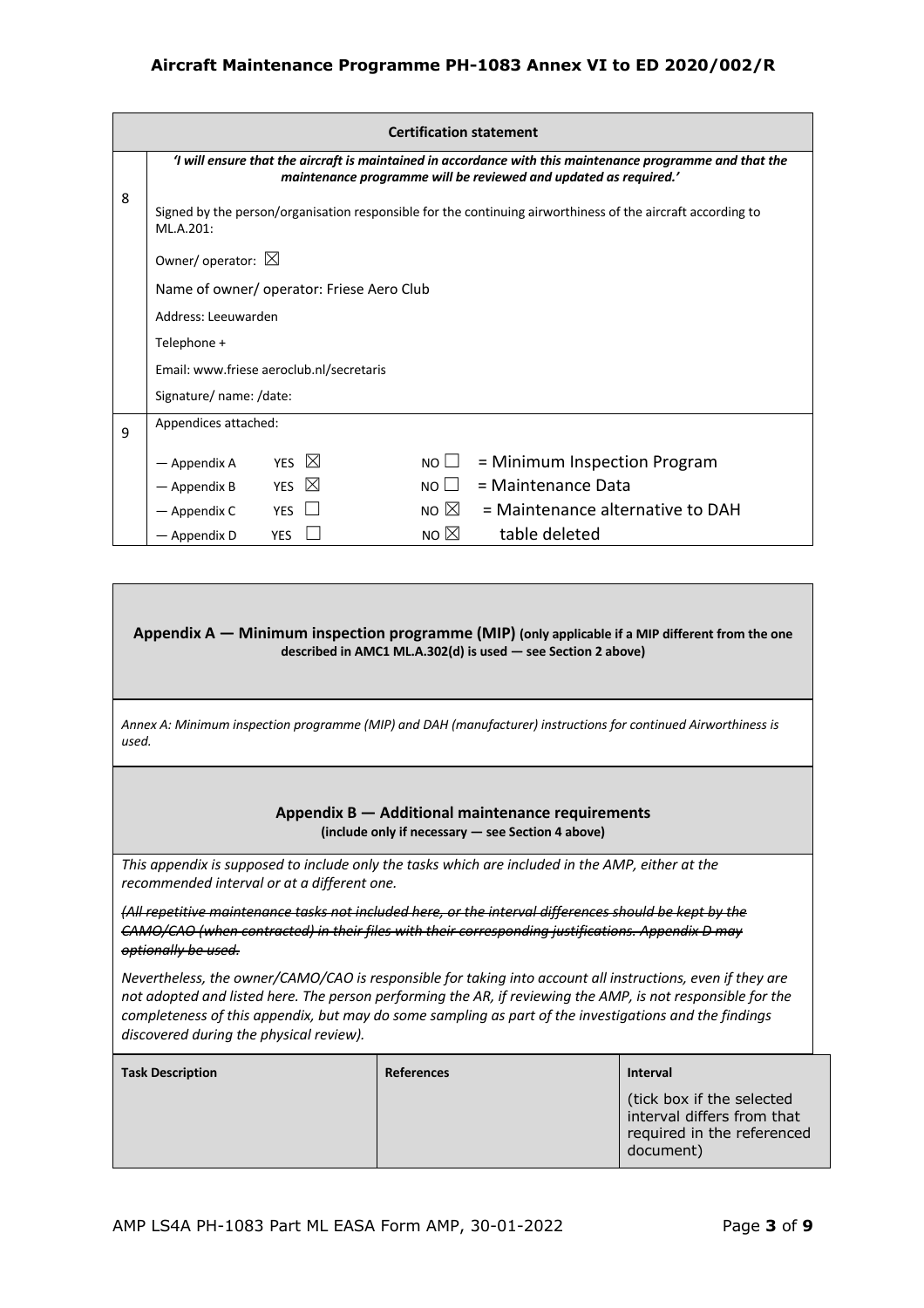| Maintenance due to specific equipment and modifications                                                                                                                                                      |                         |                   |                                                                               |        |                                                                      |  |
|--------------------------------------------------------------------------------------------------------------------------------------------------------------------------------------------------------------|-------------------------|-------------------|-------------------------------------------------------------------------------|--------|----------------------------------------------------------------------|--|
| Leaktest+ operational check<br>Altimeter                                                                                                                                                                     |                         |                   | Einbau und Wartungsanweisung<br>Winter, May 2017<br>Winter leaktest, TN 3/81  |        | Operational check annually<br>Leak test every 24 months              |  |
| Leaktest+ operational check<br>Airspeed indicator                                                                                                                                                            |                         |                   | Einbau und Wartungsanweisung<br>Winter, Sept 2016<br>Winter leaktest, TN 3/81 |        | Operational check annually<br>Leak test every 24 months              |  |
| <b>Transceiver KTR2</b>                                                                                                                                                                                      |                         |                   | Airplus Operation and installation<br>manual rev 13. dd 02-2016               |        | Operational check of installation,<br>Transceiver = maintenance free |  |
| <b>Transponder TRT</b>                                                                                                                                                                                       |                         | manual 16-03-2015 | Trig Avionics Operation and installation                                      |        | Operational check of installation,<br>Transceiver = maintenance free |  |
| Maintenance due to repairs, NOT APPLICABLE                                                                                                                                                                   |                         |                   |                                                                               |        |                                                                      |  |
| Maintenance due to life-limited components (This should be only if the MIP is used. Otherwise, this data is already part<br>of the DAH's data used as the basis for the AMP.)                                |                         |                   |                                                                               |        |                                                                      |  |
| Safety belt                                                                                                                                                                                                  |                         |                   | <b>Bagu/Schugu Gadringer</b>                                                  |        | 12 years (12-2032)                                                   |  |
| Maintenance due to Mandatory Continuing Airworthiness Instructions (ALIs, CMRs, specific requirements in the TCDS,<br>etc.)                                                                                  |                         |                   |                                                                               |        |                                                                      |  |
| Maintenance recommendations, such as TBO intervals, issued through service bulletins, service letters, and other non-<br>mandatory service information                                                       |                         |                   |                                                                               |        |                                                                      |  |
| <b>FLARM Anti Collision</b>                                                                                                                                                                                  |                         |                   | LX Minibox FLARM manual                                                       |        | Annual software update                                               |  |
| Maintenance due to repetitive ADs                                                                                                                                                                            |                         |                   |                                                                               |        |                                                                      |  |
| L'Hotellier Ball Connectors                                                                                                                                                                                  |                         |                   | LTA-1993-001/3, LTA1994-001/2                                                 | Annual |                                                                      |  |
| <b>Tost Coupling</b>                                                                                                                                                                                         |                         | LTA-1989-018/3    |                                                                               |        | Annual operational check and<br>cleaning, TBO 2000 cycles            |  |
| Airbrake control grip handle inspection                                                                                                                                                                      |                         | SB101-25          |                                                                               | Annual |                                                                      |  |
| Maintenance due to specific operational/airspace directives/requirements, NOT APPLICABLE                                                                                                                     |                         |                   |                                                                               |        |                                                                      |  |
| Maintenance due to the type of operation or operational approvals, NOT APPLICABLE                                                                                                                            |                         |                   |                                                                               |        |                                                                      |  |
| Appendix $C$ $-$ Maintenance tasks alternative to the DAH's ICA (not less restrictive than the MIP)                                                                                                          |                         |                   | (include only if necessary - see Sections 5 above)                            |        |                                                                      |  |
| <b>Task Description</b>                                                                                                                                                                                      | Recommended<br>interval |                   | Alternative inspection/task (if<br>adopted with deviations)                   |        | Amended interval (if<br>adopted with deviations)                     |  |
| When the DAH's ICA are used as the basis for the AMP, this appendix is used to include the tasks alternative to the DAH's<br>ICA, which are included in the AMP.                                             |                         |                   |                                                                               |        |                                                                      |  |
| (When a CAMO/CAO is contracted, all elements justifying the deviations from the DAH's ICA should be kept by the<br>CAMO/CAO and the organisation should provide a copy of these justifications to the owner) |                         |                   |                                                                               |        |                                                                      |  |
| <b>NOT APPLICABLE</b>                                                                                                                                                                                        |                         |                   |                                                                               |        |                                                                      |  |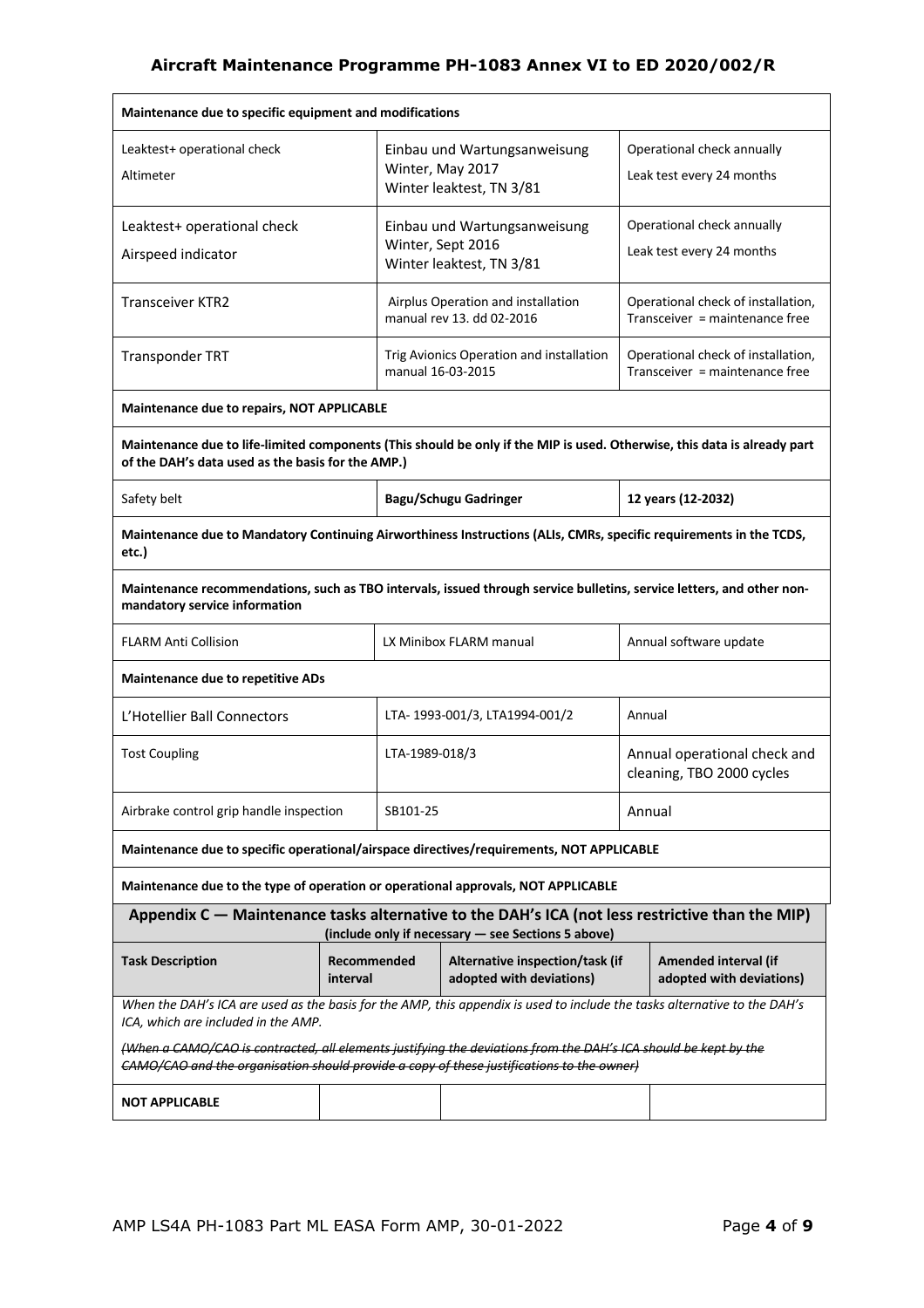#### **Algemeen** Check

| 1.Algemeen -alle<br>taken: | Het luchtvaartuig moet schoon zijn voor de inspectie. Inspecteer op<br>deugdelijkheid, schade, slijtage, ongeschondenheid, of afvoergaten /<br>ontluchtingsgaten vrij zijn, op tekenen van oververhitting, lekken,<br>scheuren, netheid en toestand, naar gelang van de specifieke taak. Bij het<br>controleren van kunststof, controleren op tekenen van aantasting- of<br>drukschade die kunnen wijzen op onderliggende schade. |        |
|----------------------------|-----------------------------------------------------------------------------------------------------------------------------------------------------------------------------------------------------------------------------------------------------------------------------------------------------------------------------------------------------------------------------------------------------------------------------------|--------|
| 2.Smering /<br>onderhoud   | Smeer en vul vloeistoffen bij in overeenstemming met de voorschriften<br>van de fabrikant.                                                                                                                                                                                                                                                                                                                                        | n.v.t. |
| 3. Markeringen             | Controleer of de registraties op de romp en de vleugel correct zijn.<br>Controleer, indien van toepassing, of een vrijstelling voor alternatieve<br>weergave is goedgekeurd, of de identificatieplaatje voor in een NAA<br>geregistreerd luchtvaartuig aanwezig is, en of andere<br>identificatiemarkeringen op de romp in overeenstemming zijn met de<br>plaatselijke (nationale) voorschriften.                                 |        |
| 4.Wegen                    | Beoordeel of het weegrapport klopt met de inventarislijst en weeg het<br>vliegtuig na een reparatie of wijziging.                                                                                                                                                                                                                                                                                                                 |        |
| 5. Defecten                | Controleer of klachten en defecten in het vliegtuiglogboek juist zijn<br>afgehandeld.                                                                                                                                                                                                                                                                                                                                             |        |

# **Vliegtuigromp**

| 1.Laklaag en<br>gelcoat      | Inspecteer de buitenkant en de romp, de gelcoat, stoffen bekleding of<br>metalen huid, en het lakwerk.                                                                                                             |  |
|------------------------------|--------------------------------------------------------------------------------------------------------------------------------------------------------------------------------------------------------------------|--|
|                              | 2. Rompconstructie Controleer spanten, bekistingen, buisconstructie, huid en bevestigingen.<br>Controleer op tekenen van corrosie op het buizenframe.                                                              |  |
| 3. Neus vliegtuig            | Controleer op sporen van een impact met de grond of objecten.                                                                                                                                                      |  |
|                              | 4. Ontkoppelhaken Inspecteer de neus- en zwaartepuntshaak, de kabel en de<br>ontkoppelingsknop. Controleer de operationele levensduur. Voer een<br>operationele test uit. Bij een tweezitter zowel voor als achter |  |
| 5. Pitot/ventilator          | Controleer de uitlijning van de pitot-opening, controleer de werking van<br>de ventilator.                                                                                                                         |  |
| 6.Pitot/statisch-<br>systeem | Inspecteer pitot openingen/buizen, de statische openingen, en alle<br>slangen (indien toegankelijk) op veiligheid, schade, reinheid en conditie.<br>Tap al het water uit de condensafvoeren af.                    |  |
| 7. Afvoerbuizen              | Controleer alle verbindingskabels en verbindingen. Controleer of alle<br>openingen en afvoeren vrij zijn van vuil.                                                                                                 |  |
| 8. Hotellier-<br>koppelingen | Controle Hotellier koppelingen conform BLA 1993-040/4                                                                                                                                                              |  |

## **Cockpit**

|                                        | 1.Schoon en losse Controleer onder de zitting(en) op vuil en vreemde voorwerpen.                                                                                                                                                                                        |  |
|----------------------------------------|-------------------------------------------------------------------------------------------------------------------------------------------------------------------------------------------------------------------------------------------------------------------------|--|
| 2.Kap,<br>vergrendeling en<br>afwerpen | Controleer de kap, het frame en het plexiglas op scheuren,<br>onaanvaardbare vervorming en verkleuring. Controleer de werking van<br>alle vergrendelingen. Voer een operationele test uit van het<br>afwerpsysteem van de kap. Bij tweezitters zowel voor als achter.   |  |
| 3.Zitting en<br>cockpitbodem           | Inspecteer de zitplaats(en). Controleer of alle losse kussens correct zijn<br>geïnstalleerd en, in voorkomend geval, of de kussens van energie-<br>absorberend schuim correct zijn aangebracht. Controleer of alle<br>stoelverstellers goed passen en vergrendeld zijn. |  |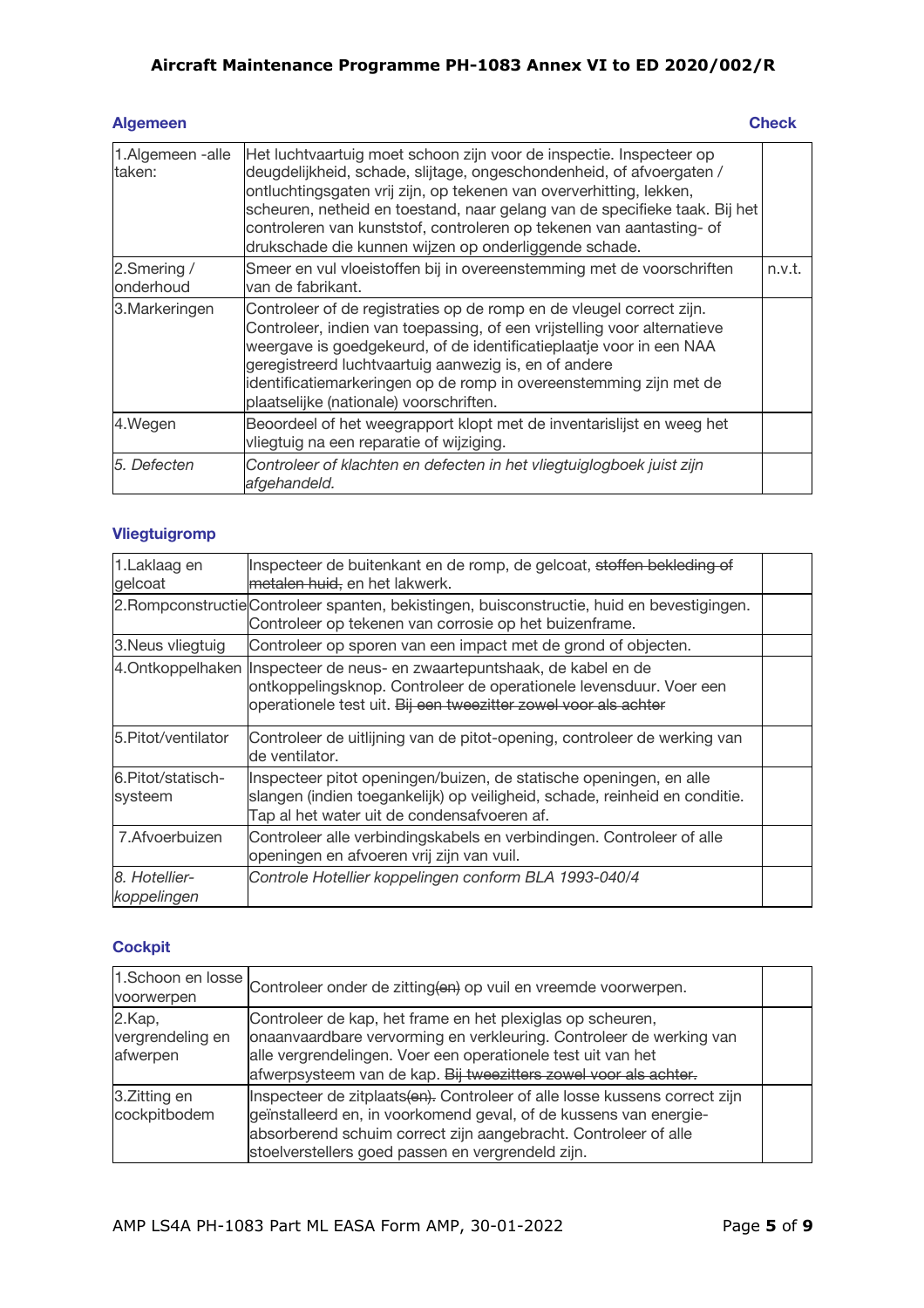| 4.Riemen                                       | Inspecteer alle riemen op conditie en slijtage van alle sluitingen, riemen<br>en bevestigingen. Controleer de werking van de ontgrendeling en de<br>afstellingen.                                                                                                                                                                                                                                                                                                                                                    |        |
|------------------------------------------------|----------------------------------------------------------------------------------------------------------------------------------------------------------------------------------------------------------------------------------------------------------------------------------------------------------------------------------------------------------------------------------------------------------------------------------------------------------------------------------------------------------------------|--------|
| 5.Voetpedalen                                  | Controleer het voetpedaal en de afstelling. De controleer kabels op<br>slijtage en beschadiging.                                                                                                                                                                                                                                                                                                                                                                                                                     |        |
| 6. Instrumenten-<br>paneel                     | Inspecteer het instrumentenpaneel en alle instrumenten/apparatuur.<br>Controleer of de aflezingen van de instrumenten overeenstemmen met de<br>omgevingsomstandigheden. Controleer de markering van alle<br>schakelaars, stroomonderbrekers en zekeringen. Controleer de werking<br>van alle geïnstalleerde apparatuur, zo mogelijk in overeenstemming met<br>de instructies van de fabrikant. Controleer de markeringen van de<br>instrumenten in overeenstemming met het vlieghandboek van het<br>vliegtuig (AFM). |        |
| 7. Zuurstof-<br>systeem indien<br>aanwezig     | Inspecteer het zuurstofsysteem (indien aanwezig). Controleer de<br>vervaldatum van de hydrostatische test van de fles in overeenstemming<br>met de aanbevelingen van de fabrikant. Zorg ervoor dat de<br>zuurstofinstallatie wordt geregistreerd volgens de inventarislijst van het<br>gewicht en zwaartepuntrapport. LET OP: NEEM ALLE<br>VEILIGHEIDSMAATREGELEN IN ACHT.                                                                                                                                           | n.v.t. |
| 8. Kleurcodering<br>van bedienings-<br>organen | Zorg ervoor dat de bedieningsorganen de juiste kleur hebben in<br>overeenstemming met het vlieghandboek en in goede staat verkeren.                                                                                                                                                                                                                                                                                                                                                                                  |        |
| 9 Opschriften                                  | Controleer of de opschriften correct en leesbaar zijn, en de staat van het<br>luchtvaartuig correct weergeven in overeenstemming met het<br>vlieghandboek.                                                                                                                                                                                                                                                                                                                                                           |        |

## **Landingsgestel**

| 1. Neuswiel                                | Controleer op sporen van harde landingen. Controleer slijtage.<br>Inspecteer wiel, band en wielkast. Controleer de bandenspanning.                                                                                                                                                                                                                                                                                                                                                                                                                                                                                                                                                            | n.v.t |
|--------------------------------------------|-----------------------------------------------------------------------------------------------------------------------------------------------------------------------------------------------------------------------------------------------------------------------------------------------------------------------------------------------------------------------------------------------------------------------------------------------------------------------------------------------------------------------------------------------------------------------------------------------------------------------------------------------------------------------------------------------|-------|
| 2. Hoofdwiel en<br>remsysteem              | Controleren op lekdichtheid van de hydraulische afdichtingen en lekken<br>in de leidingen. Controleer de levensduur van hydraulische slangen en<br>onderdelen, indien gespecificeerd door de fabrikant. Verwijder de<br>remtrommels en controleer de slijtage van de remvoering. Controleer<br>slijtage van remschijven en remtrommels. Plaats de trommel terug.<br>Controleer de remafstelling.<br>LET OP: REMSTOF KAN ASBEST BEVATTEN.<br>Controleer de werking van de rem. Controleer het peil van de<br>remvloeistof en vul indien nodig bij Controleer de bandenspanning.<br>LET OP: CONTROLEER HET TYPE REMVLOEISTOF DAT WORDT<br>GEBRUIKT EN NEEM DE VEILIGHEIDSVOORSCHRIFTEN IN ACHT. |       |
| 3. Wielophanging                           | Controleer veren, elastieken, schokdempers en bevestigingen.<br>Controleer op tekenen van beschadiging. Onderhoud de veerpoot,<br>indien van toepassing.                                                                                                                                                                                                                                                                                                                                                                                                                                                                                                                                      |       |
| 4. Onderstel<br>intreksysteem en<br>deuren | Controleer het intrekmechanisme en de bedieningsorganen, het<br>waarschuwingssysteem (indien aanwezig), de gasveren, de deuren en<br>de koppelingen/veren, het overcenter/vergrendelingsmechanisme. Test<br>of het wiel goed in en uit gaat. Voorspanning LG knikarm controleren 12<br>- 15 kg                                                                                                                                                                                                                                                                                                                                                                                                |       |
| 5. Staartslof / wiel                       | Controleer op sporen van harde landingen. Controleer slijtage.<br>Inspecteer het wiel, de band en de wielkast. Controleer de hechting van<br>een gelijmde staartslof (indien aanwezig) Controleer de bandenspanning.<br>Controleer de bandenspanning. (hoofdwiel 2,5-3 bar en kleine staartwiel<br>3 bar)                                                                                                                                                                                                                                                                                                                                                                                     |       |
| 6. Wielrem                                 | Controleer de bedieningsstangen/kabels van de wielrem. Indien<br>gecombineerd met de remkleppen, controleer of de stangen en kabels<br>in de juiste verhouding staan. Controleer de werking van de parkeerrem,<br>indien aanwezig.                                                                                                                                                                                                                                                                                                                                                                                                                                                            |       |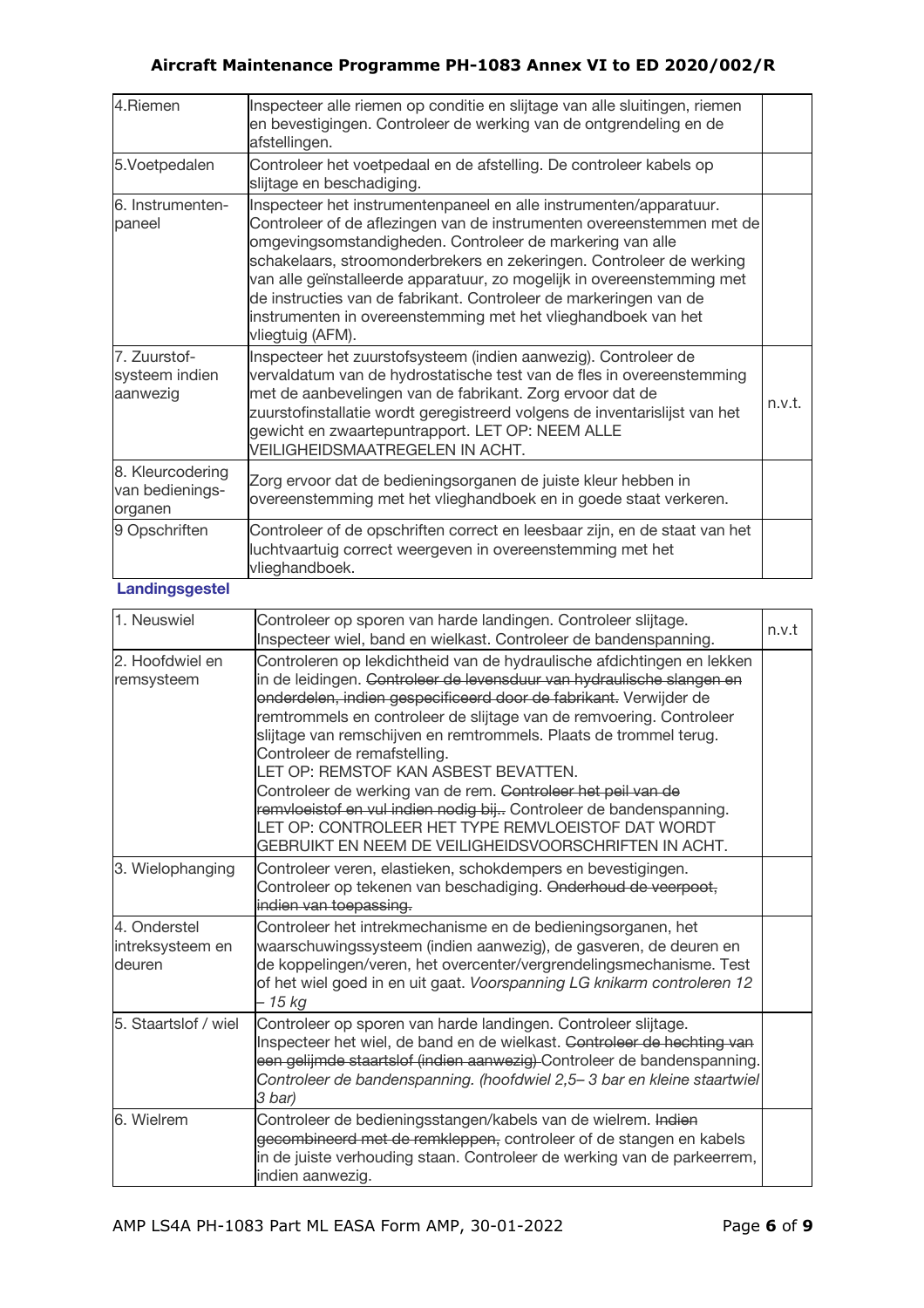## **Vleugels**

| 1. Midden-<br>gedeelte                    | Inspecteer het middendeel van de vleugel, inclusief de vleugelhuid, op<br>scheuren, krassen, beschadiging en toestand.                                                                                                                                                                                                                                                                                                                                                                                                                                                          |        |
|-------------------------------------------|---------------------------------------------------------------------------------------------------------------------------------------------------------------------------------------------------------------------------------------------------------------------------------------------------------------------------------------------------------------------------------------------------------------------------------------------------------------------------------------------------------------------------------------------------------------------------------|--------|
| 2. Vleugel-<br>bevestiging                | Inspecteer de structurele aanhechtingen van de vleugel. Controleer op<br>schade, slijtage en deugdelijkheid. Controleer op schade aan de<br>bevestiging. Controleer de toestand van de vleugelbevestigingspennen en<br>de vleugelbouten.                                                                                                                                                                                                                                                                                                                                        |        |
| 3. Winglet /                              | Inspecteer de structurele bevestigingen van de winglet en de<br>vleugelverlenging vleugelbevestigingen. Controleer op schade, slijtage en deugdelijkheid.                                                                                                                                                                                                                                                                                                                                                                                                                       | n.v.t. |
| 4. Rolroeren                              | Controleer de stangen/kabels van de rolroeren. Controleer of de stangen<br>goed zijn bevestigd en verbinding maken.<br>Controleer de aansluitende bedieningsorganen op deugdelijkheid,<br>beschadiging, speling en goede bevestiging.<br>Speling binnen en buitenkant rolroer tenminste 1,5 mm                                                                                                                                                                                                                                                                                  |        |
| 5. Remkleppen                             | Controleer de bedieningsstangen/kabels van de remkleppen. Controleer de<br>vergrendeling (indien gemonteerd). Controleer de bedieningsorganen op<br>deugdelijkheid, beschadiging, speling en goede bevestiging. Controleer de<br>vergrendeling van de remkleppen op juiste afstelling en de werking van de<br>remkleplock. Corrosie remklephefboom lagers controleren op corrosie en<br>smeren met dikke olie (TM 4042)                                                                                                                                                         |        |
| 6. Vleugels,<br>steunen en<br>draden      | Inspecteer de steunen op beschadiging en inwendige corrosie. Controleer<br>de steunen inwendig om de 3 jaar of volgens de instructies van de fabrikant.                                                                                                                                                                                                                                                                                                                                                                                                                         | n.v.t. |
| 7. Vleugels,<br>inclusief de<br>onderkant | Controleer de buiten- en binnenzijde van het vliegtuig, voor zover mogelijk.<br>registratie aan de Controleer de gelcoat, de linnen bekleding of metalen huid.                                                                                                                                                                                                                                                                                                                                                                                                                  |        |
| 8. Flaperons                              | Inspecteer de rolroer- en de flaperons, de scharnieren, de<br>bedieningsverbindingen, de tapes en de afdichtingen. Controleer of de<br>afdichtingen geen belemmering vormen voor de volledige bewegingsvrijheid.                                                                                                                                                                                                                                                                                                                                                                | n.v.t. |
| 9. Kleppen /<br><b>Spoilers</b>           | Inspecteer de bedieningsstangen van de kleppen/spoilers, de sluitveren en<br>de ophanging van de kleppen, zoals gemonteerd.                                                                                                                                                                                                                                                                                                                                                                                                                                                     |        |
| 10. Flaps                                 | Controleer het flapsysteem en de bediening.                                                                                                                                                                                                                                                                                                                                                                                                                                                                                                                                     | n.v.t. |
| 11. Roeruitslag<br>en speling             | Controleer uitslag en speling, en noteer ze op werkbladen. Controleer en<br>noteer de uitslag van de roeren en de kabelspanningen, indien<br>gespecificeerd, en controleer de speling.<br>Roeruitslagen bepalen<br>Meten van roeruitslagen:<br>↑<br>65mm $\pm$ 5mm $\downarrow$<br>Rolroeren<br>$40$ mm $\pm$ 3mm<br>Hoogteroer<br>364 mm $\pm$ 5mm $\downarrow$<br>$245$ mm $\pm$ 5mm<br>Richtingsroer<br>$150$ mm $\pm$ 10mm $\leftarrow$ 150 mm $\pm$ 10 mm<br>$\rightarrow$<br>Remkleppen: links:<br>rechts<br>cm Minimaal 14,7 cm<br>cm<br>Meten van speling op de roeren: |        |
| 12. Vleugel-<br>trillingfrequentie        | Vergelijk het trillingsgetal van de vleugel met eerdere metingen. (130<br>cycles/min)                                                                                                                                                                                                                                                                                                                                                                                                                                                                                           |        |
| 13. Remkleppen                            | Controleer de remkleppen op roest. Controleer de lagers van de remkleppen<br>op corrosie en mogelijke blokkerende delen onder belasting: Trek met een<br>kracht van ongeveer 25 kg aan het bovenste uiteinde van elke remklep in de<br>vliegrichting, duw tegelijkertijd in zonder het bovenste onderdeel te<br>verdraaien (niet tegenhouden bij de cockpithendel!).                                                                                                                                                                                                            |        |
|                                           | Indien onder belasting blokkering van de remklep optreedt, moeten de lagers<br>van de betreffende remklep worden vervangen.                                                                                                                                                                                                                                                                                                                                                                                                                                                     |        |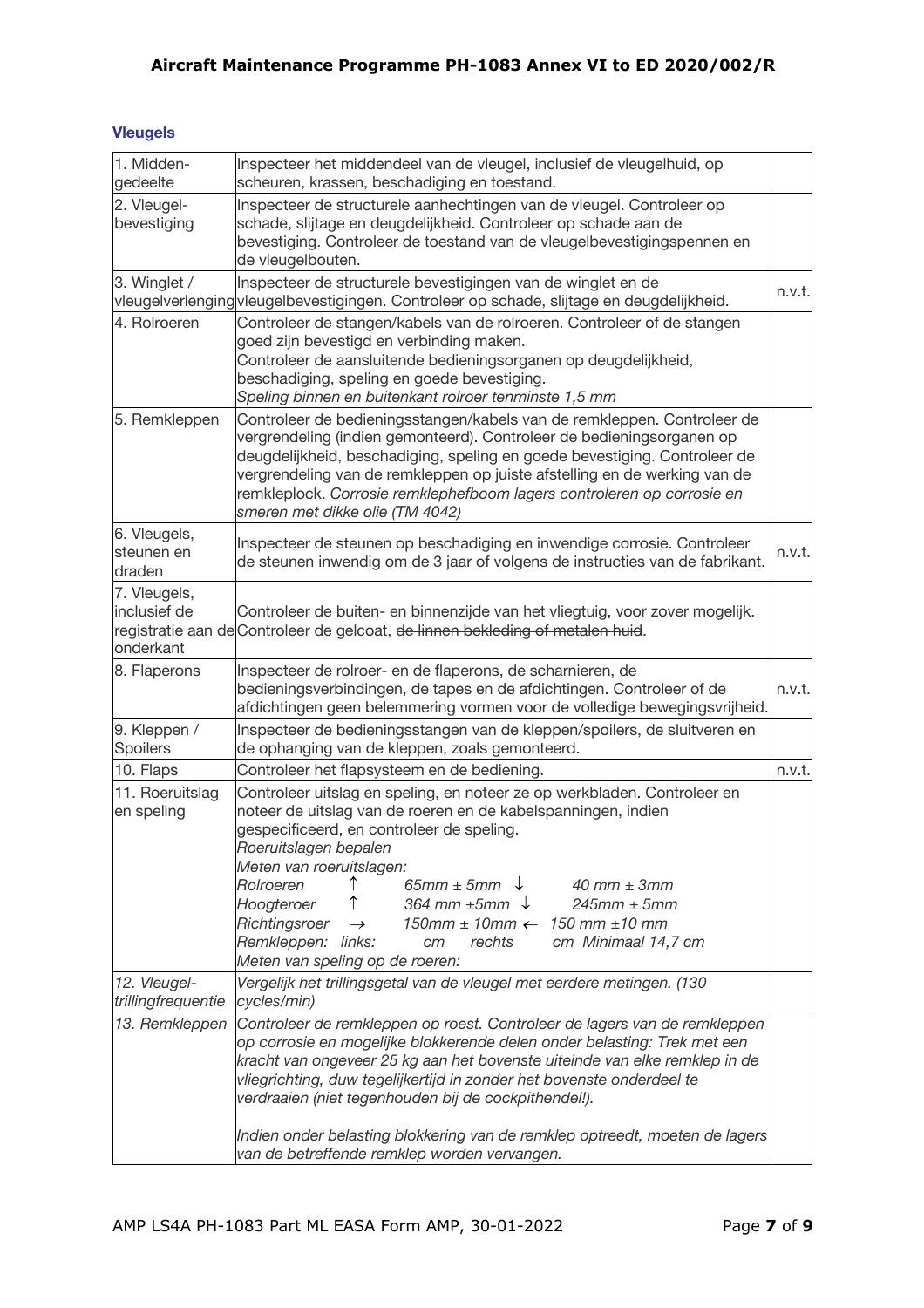|                               | Controleer de remklepdemper aan de buitenkant van de remklep op goede<br>werking van de demper en vetvrije wrijvingsblokken.                      |  |
|-------------------------------|---------------------------------------------------------------------------------------------------------------------------------------------------|--|
| 14.Smeren                     | Vet nooit de lagers die worden gebruikt in het hoogteroer, het<br>rolroersysteem, het remklepsysteem en de aandrijving van het<br>landingsgestel. |  |
| 15. Hotellier-<br>koppelingen | Controle Hotellier koppelingen (bolletjes meten op slijtage) conform<br>BLA 1993-040/4                                                            |  |

#### **Stabilo, richtingsroer en hoogteroer**

| 1. Stabilo en<br>hoogteroer    | Controleer het stabilo en de bevestigingen, automatische en niet-<br>automatische aansluitingen, terwijl het stabilo is gedemonteerd. Controleer de<br>gelcoat, linnen bekleding of metalen huid.                      |  |
|--------------------------------|------------------------------------------------------------------------------------------------------------------------------------------------------------------------------------------------------------------------|--|
| 2. Richtings-<br>roer          | Controleer het roer, de scharnieren, de bevestiging en de balansgewichten.                                                                                                                                             |  |
| 3. Richtings-<br>roerbesturing | Controleer de stuurstangen of richtingsroerkabels. Controleer of de<br>stuurstangen/kabels goed vastzitten. Besteed bijzondere aandacht aan<br>slijtage en deugdelijkheid van de richtingsroerkabels in de "S"-buizen. |  |
| 4. Hoogteroer-<br>besturing    | Controleer de bedieningsstangen/kabels van het hoogteroer. Controleer of de<br>stuurstangen goed vastzitten. Inspecteer automatische aansluitingen.                                                                    |  |
| 5. Trim                        | Controleer de bedieningsstangen/kabels van de trim. Controleer de<br>aansluiting. Controleer de trimindicator op juiste afstelling en werking.                                                                         |  |
| 6. Uitslag en<br>speling       | Controleer de uitslagen van het hoogteroer en het richtingsroer en de speling<br>op de kabels, noteer dat en controleer de speling.                                                                                    |  |

#### **Instrumenten**

| 1. Elektrische<br>linstallatie en<br>zekeringen | Controleer alle elektrische bedrading op beschadigingen. Controleer op<br>tekenen van oververhitting en slechte verbindingen. Controleer of<br>zekeringen/schakelaars in goede staat zijn en de juiste waarde hebben.                                                  |  |
|-------------------------------------------------|------------------------------------------------------------------------------------------------------------------------------------------------------------------------------------------------------------------------------------------------------------------------|--|
| 2. Accu-<br>beveiliging                         | Controleer de bevestiging van de batterij op deugdelijkheid en werking van de<br>klem. Controleer op sporen van elektrolytvervuiling en corrosie. Controleer of<br>de accu de juiste hoofdzekering heeft. Het wordt aanbevolen om de batterij<br>capaciteit te testen. |  |
| 3. Radio-<br>linstallatie en<br>opschriften     | Controleer de radio-installatie, de microfoons, de luidsprekers en de<br>intercom, indien aanwezig. Controleer of er een opschrift met de<br>vliegtuigregistratie is geïnstalleerd. Voer een operationele test uit. Noteer het<br>type radio.                          |  |
| 4. Snelheids-<br>meter                          | Voer een statische pitot-lektest en een functionele controle van de<br>snelheidsmeter uit. In geval van aanwijzingen van storingen, een<br>kalibratiecontrole van de snelheidsmeter uitvoeren.                                                                         |  |
| 5. Hoogtemeter                                  | Controleer de barometrische subschaal aan de hand van de QNH-stand van<br>de hoogtemeter.                                                                                                                                                                              |  |
| systeem                                         | 6. Pitot-statisch Controleer het pitot statische systeem op lekkagen, controleer de slangen op<br>hun toestand en controleer de werking.                                                                                                                               |  |
| 7. Transponder                                  | Doe een operationele test.                                                                                                                                                                                                                                             |  |
| 8. FLARM                                        | Jaarlijkse software update (eerste vliegdag)                                                                                                                                                                                                                           |  |
|                                                 |                                                                                                                                                                                                                                                                        |  |